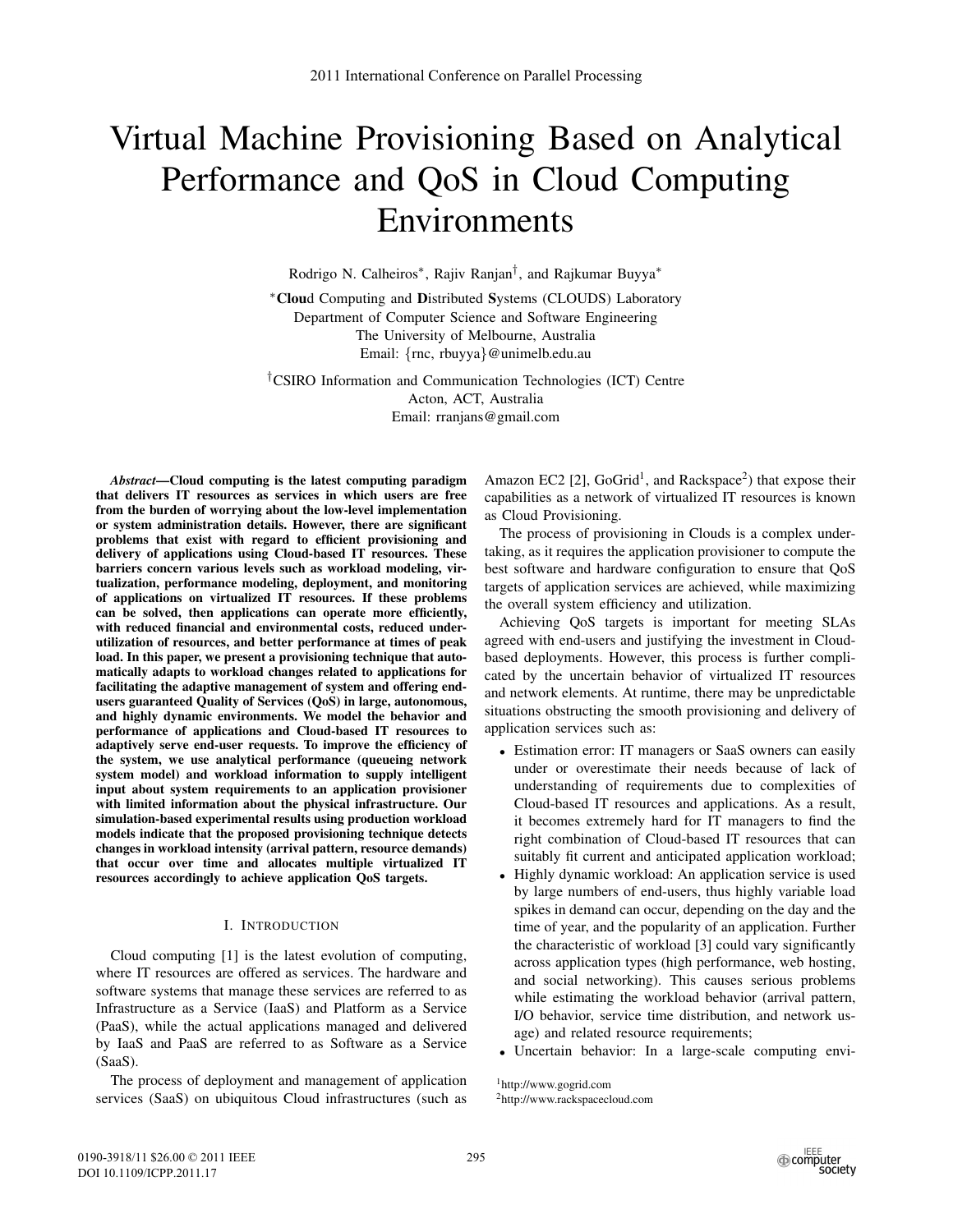ronment such as Cloud data centers, the availability, load, and throughput of Cloud-based IT resources and network links can vary in an unpredictable way. Transient conditions further complicate the process of determining aggregate resource requirements for provisioning an application. The provisioning problem is shown to be computationally intractable (i.e., NP-hard) [4]. If one is to add complexity and diversity of Cloud-based IT resources with the uncertain behavior of application workload, then the problem becomes much more challenging.

To counter the above complexities related to application provisioning on Clouds, this paper presents an adaptive approach with focus on automating routine management tasks, flexible delivery of virtualized IT resources and application when and where needed, and growing and shrinking of system capacity without: (i) over-provisioning; and (ii) having unacceptable impact on QoS targets. Applications and virtualized IT resources are automatically provisioned, pooled, and delivered on-demand according to business-driven policies.

Our provisioning technique tries to meet QoS targets, which are request processing time (response time) and service requests rejection, while preventing over-provisioning of IT resources. It optimizes the usage of IT resources, hence lowering consumption of physical, energy, and human resources while increasing efficiency and minimizing IT budgets.

We model the behavior and performance of different types of applications and IT resources to adaptively transform end user's service requests. We use analytical performance (queueing network system model) [5] and workload information to supply intelligent input about system requirements to an application provisioner, which improves the efficiency of the system. Such improvements ensure better achievement of QoS targets, while reducing costs due to improved utilization of IT resources. Workload information allows application provisioner to better understand workload demands in terms of resource needs, hence improving resilience to uncertainties and reducing estimation errors that may lead to unacceptable application performance and resource usage (over/under provisioning).

Analytical performance model allows the system to predict the effects of a provisioning schedule on target QoS. This model helps application provisioner to predict what mixes of infrastructures are most suited for a given application and when and how system capacity should be scaled up or down. Such models are simple and still efficient in delivering expected QoS because they are based on information available to the application provisioner. Therefore, aspects related to network connections between physical machines hosting the VMs, as well as other infrastructure-level aspects controlled by infrastructure providers are abstracted because this information is not disclosed to the application provisioner.

Our main contributions are:

1) an adaptive provisioning technique based on analytical performance and workload information for dynamically determining and capturing the relationship between application QoS targets and the allocation of individual IT resources. Our technique captures the complex behavior of applications including requests arrival rates and resource demands over time;

- 2) an analysis of two well-known application-specific workloads aimed at demonstrating the usefulness of workload modeling in providing feedback for Cloud provisioning;
- 3) a comprehensive simulation-driven analysis of the proposed approach based on realistic and well-known production environment workload models.

The rest of the paper is organized as follows. Section II discusses the Cloud provisioning process. This is followed by a detailed description on the Cloud resource and SaaS application models in Section III. Section IV presents the proposed adaptive Cloud provisioning technique. Section V presents experimental methodology, setup, and the discussion of results. Section VI presents related works. Section VII draws on some important conclusion along with suggestions for future research.

## II. COMPREHENSIVE CLOUD PROVISIONING APPROACH

Cloud Provisioning [3] is the process of deployment and management of applications on Cloud infrastructures. It consists of three key steps: (i) *Virtual Machine Provisioning*, which involves instantiation of one or more Virtual Machines (VMs) that match the specific hardware characteristics and software requirements of an application. Most Cloud providers offer a set of general-purpose VM classes with generic software and resource configurations. For example Amazon EC2 supports 11 types of VMs, each one with different options of processors, memory, and I/O performance; (ii) *Resource Provisioning*, which is the mapping and scheduling of VMs onto physical Cloud servers within a cloud. Currently, most IaaS providers do not provide any control over resource provisioning to application providers. In other words, mapping of VMs to physical servers is completely hidden from application providers; and (iii) *Application Provisioning*, which is the deployment of specialized applications (such as ERP system, BLAST experiments, and web servers) within VMs and mapping of end-user's requests to application instances.

In this paper, we focus on VM Provisioning and Application Provisioning, because these are the steps that application service providers can control. The goal of Application Provisioning is ensuring an efficient utilization of virtualized IT resources, which can be achieved through the use of techniques such as load balancing and efficient mapping of requests, while the goal of VM Provisioning is to provide applications with sufficient computational power, memory, storage, and I/O performance to meet the level of QoS expected by end-users. The latter is achieved either by increasing/decreasing capacity of deployed virtual machines or by increasing/decreasing the number of application and VM instances.

#### III. MODELS

In this section, we present an overview of our system architecture, the assumptions, and the notations (Table I) that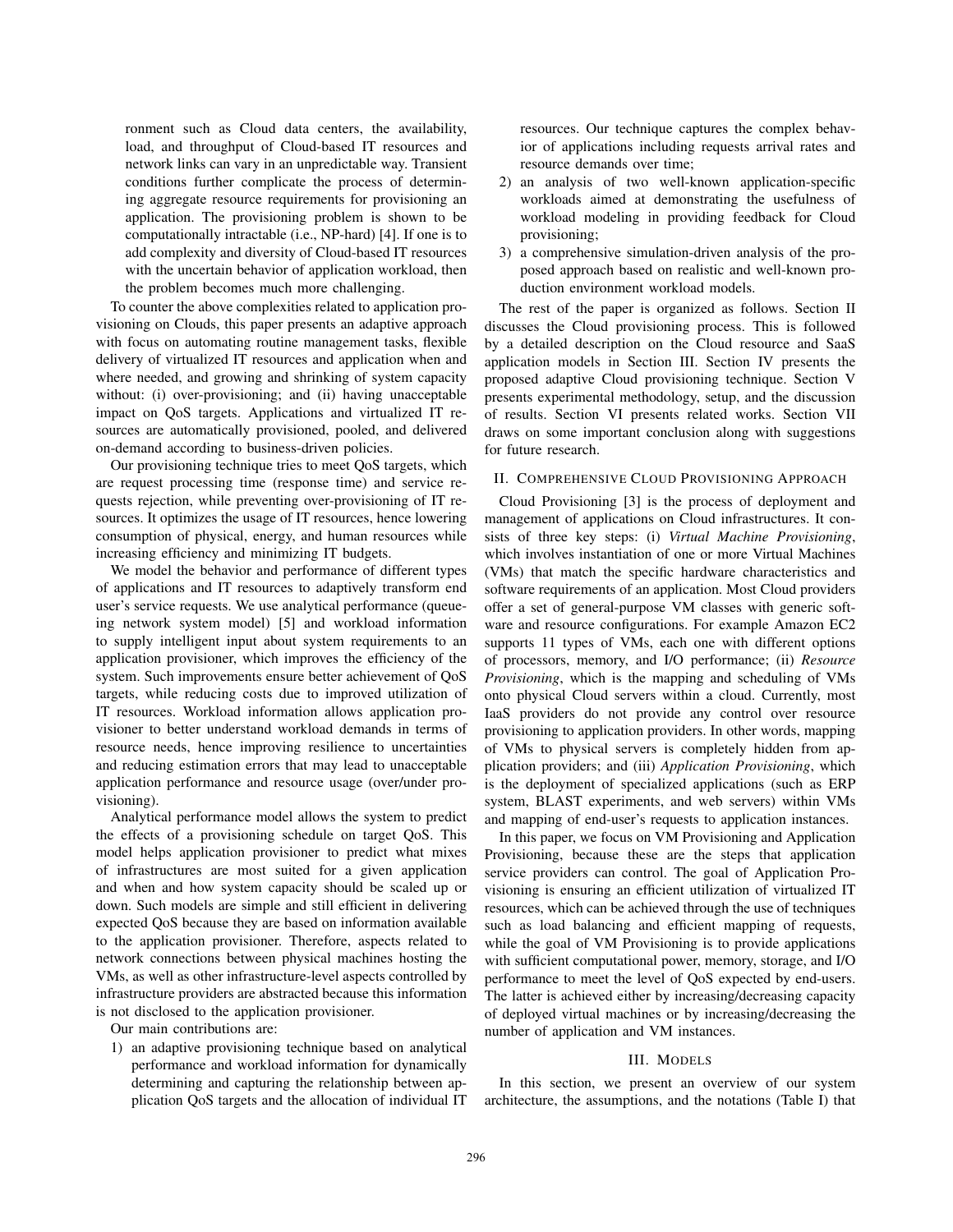TABLE I NOTATIONS: SYSTEM AND APPLICATION MODELS.

| Symbol           | Meaning                                             |
|------------------|-----------------------------------------------------|
|                  | System                                              |
| $\overline{P}$   | a set of cloud computing infrastructures            |
| $c_i$            | <i>i</i> -th cloud (IaaS/PaaS) data center from $P$ |
| $\boldsymbol{n}$ | number of cloud data centers                        |
| $s_i$            | $j$ -th application instance (such as software      |
|                  | library, executable, data, or functional com-       |
|                  | ponent)                                             |
| $v_i$            | $j$ -th virtual machine                             |
| m                | number of virtual machine instances allo-           |
|                  | cated to an application                             |
|                  | Application                                         |
| $G_s$            | an application workload                             |
| $r_l$            | <i>l</i> -th end-user request for $G_s$             |
| h.               | number of requests, tasks, or work units            |
|                  | within a workload                                   |
| $t_I$            | arrival time of request $r_l$ at the application    |
|                  | provisioner                                         |
| $T_r$            | response time of an end-user request                |
| $T_s$            | negotiated maximum response time of an              |
|                  | end-user request                                    |
| $\lambda$        | expected arrival rate of requests at applica-       |
|                  | tion provisioner                                    |
| $\lambda_{s_i}$  | expected arrival rate of requests at an appli-      |
|                  | cation instance                                     |
| $Rej(G_s)$       | rejection rate of requests by $G_s$                 |

drive our design. We assume that applications are hosted within virtual machines to enable resource sharing on a Cloud infrastructure. It is possible that a multi-tier application will run on multiple VMs that span cross computing servers. However, in this work we assume that there is one-to-one mapping relationship between an application instance  $s_i$  and a VM instance  $v_i$ . Since there is one-to-one mapping, we refer to them interchangeably in the rest of this paper.

#### *A. System model*

Clouds organize data centers as networks of virtualized IaaS (computing servers, databases, and networks) and PaaS (loadbalancers and auto scalers) so that providers are able to access and deploy applications (SaaS) from anywhere in the world on demand at competitive costs driven by QoS requirements. The Cloud computing system  $[6]$ ,  $P$ , is a set of Cloud infrastructures owned and maintained by 3rd party IaaS/PaaS providers such as Amazon EC2, Flexiscale<sup>3</sup>, and GoGrid. More formally,  $P = (c_1, c_2, \ldots, c_n)$ , where  $c_1, c_2, \ldots, c_n$  are data centers that are part of P.

An application deployment is composed of  $m$  VM instances  $\{v_1, v_2, \ldots, v_m\}$ , where m is either fixed or varies with time based on the current workload and performance requirements. Application instances are examples of SaaS software that can be owned by small and medium business enterprises (SMEs) and governments who choose to offer their applications via Clouds. Without loss in generality, we consider in this paper the case where applications (SaaS) and platforms (PaaS) are offered by one organization and Cloud-based IT resources are owned by a different organization.

#### *B. Application or SaaS Model*

The cloud application scenario considered in this paper relates to execution of certain kind of action or functionality, by an application element  $s_i$  to end-users. The action or functionality varies based on the application model. For example, a public computing [7] service such as Folding@home and SETI@home provides functionality for executing mathematical models in a given set of data, whereas a Web server is a service that delivers content, such as web pages, using the Hypertext Transfer Protocol (HTTP) over the Internet.

Eventual dependencies among requests are assumed to be handled at the user side. Therefore, from the point of view of  $s_i$ , requests for actions or functionalities are independent from each other. This is the case, for example, of processing of HTTP requests. Even though some information about state of sessions may be stored in the Cloud, dependencies (e.g., security exceptions and protocols for communication) are handled at the end-user side by its web browser.

Several fundamental workloads in science, physics, commerce, media, and engineering can be modeled as *embarrassingly parallel* or *Bag of Tasks (BoT)* workloads, whose tasks are also independent. Some popular examples in this domain are scientific applications such as BLAST, MCell, and INS2D, and also public computing applications such as Einstein@home, Folding@home, and SETI@home. Typically, these are compute intensive applications composed of independent tasks that can be modeled as requests for services sent by end-users to an application instance.

The web server and the executor of BoT workloads are examples of other types of application models. In both cases, a workload  $G_s$  is composed of h *independent requests* (i.e., there is no communication between requests and computation required by each request is not distributed)  $\{r_1, r_2, \ldots, r_h\}$  that are received by application instances at times  $\{t_1, t_2, \ldots, t_h\}$ .

Moreover, all the software and data requirements for execution of a request is met by the VM running it, what means that execution of service requests does not require utilization of Cloud storage. Relaxation of this requirement is part of our future work.

QoS targets related to an application includes response time  $T_s$  and rejection rate  $Rej(G_s)$  of requests. These parameters are important because they have direct effect on the user experience about the SaaS application. If the response time is too high or if requests are rejected, some users might desert the application permanently, this attrition and possible negative publicity can result in loss of a portion of the revenue stream (usage and advertisement cost). Therefore, meeting QoS for an application is critical. To achieve this, we propose an adaptive mechanism for provisioning applications, which is described in the next section.

#### IV. ADAPTIVE CLOUD PROVISIONING APPROACH

To tackle the problem of uncertain behavior, estimation error, and dynamic workload related to Cloud provisioning, we propose an adaptive provisioning mechanism. The high level architecture of our approach is shown in Figure 1. Different

<sup>3</sup>http://www.flexiant.com/products/flexiscale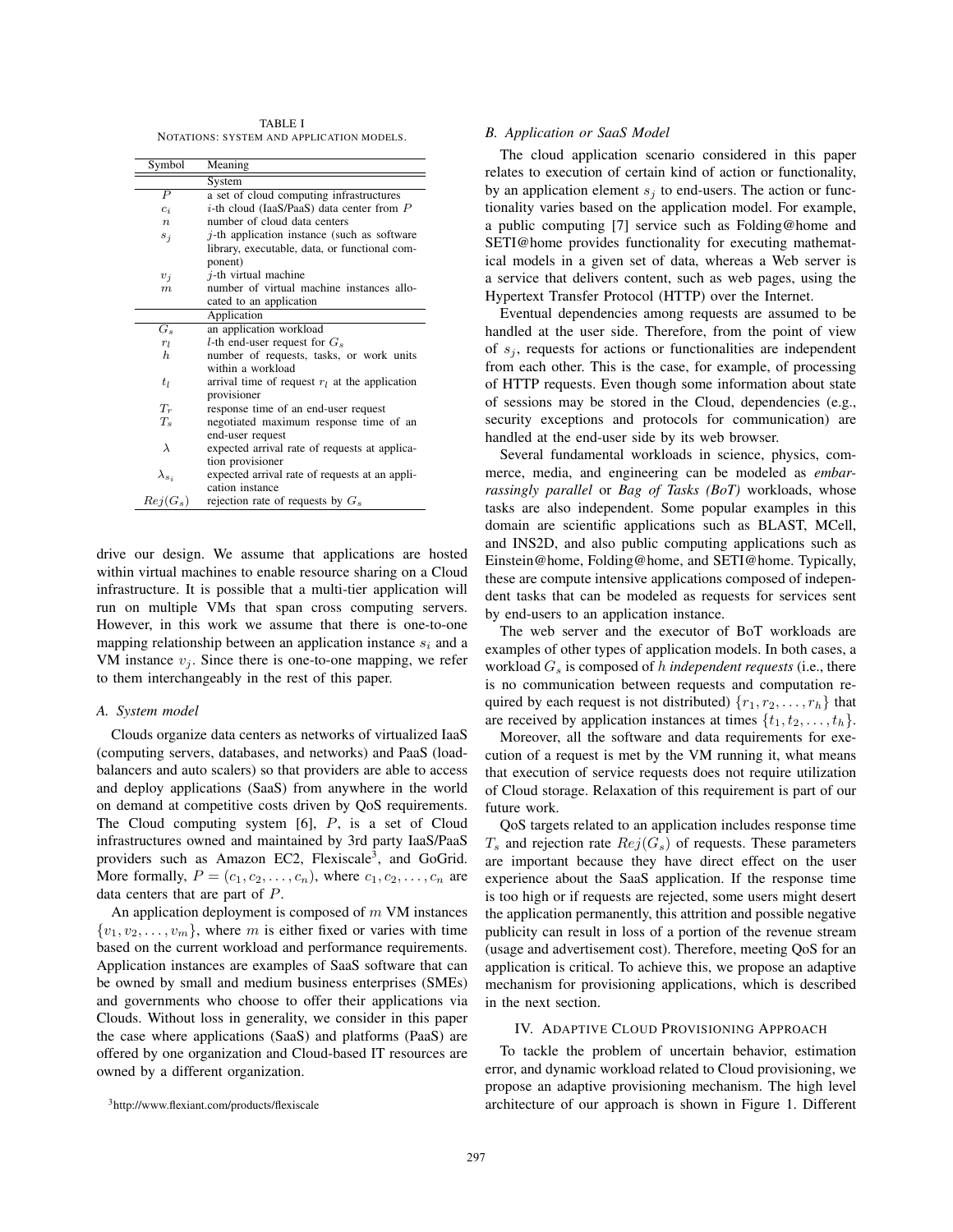

Fig. 1. Proposed mechanism for adaptive virtual machine provisioning.

software components of the architecture are administered by the service provider. Its SaaS layer contains an admission control mechanism based on the number of requests on each application instance: if all virtualized application instances have  $k$  requests in their queues, new requests are rejected, because they are likely to violate  $T_s$ . Accepted requests are forwarded to the provider's PaaS layer, which implements the proposed system.

Mainly, the following components are critical to the overall functionality of the system: (i) *Application provisioner*, main point of contact in the system that receives accepted requests and provisions virtual machines and application instances based on the input from workload analyzer and from load predictor and performance modeler; (ii) *Workload analyzer*, which generates estimation of future demands for the application. This information is passed to the load predictor and performance modeler component; and (iii) *Load predictor and performance modeler*, which solves an analytical model based on the observed system performance and predicted load to decide the number of VM instances that should be allocated to an application. These three components are detailed in the rest of this section.

Our provisioning mechanism runs continuously to ensure that provisioning goals are met at all times. We set the following design goals for our provisioning approach:

- Automation: All decisions related to provisioning should be made automatically without human intervention;
- Adaptation: The application provisioner should adapt to uncertainties such as changes in workload intensity;
- Performance assurance: The resource allocation in the system can be dynamically varied for ensuring achievement of QoS targets.

#### *A. Workload Analyzer*

Workload analyzer is the component that is responsible for generating estimation (prediction) of request arrival rate. This information is used to compute the exact number of



Fig. 2. Queueing model for the data center.

application instances required for meeting QoS targets and resource utilization goals. Prediction can be based on different information; for example, it can be based on historical data about resources usage, or based on statistical models derived from known application workloads.

Besides the particular method to estimate future load, the workload analyzer alerts the load predictor and performance modeler when service request rate is likely to change. This alert contains the expected arrival rate and must be issued before the expected time for the rate to change, so the load predictor and performance modeler has time to calculate changes in the system and the application provisioner has time to deploy or release the required VMs.

# *B. Load Predictor and Performance Modeler*

Load predictor and performance modeler is responsible for deciding the number of virtualized application instances required to meet the QoS targets. This component models the system as a network of queues whose model parameters are obtained via system monitoring and load prediction models. Monitoring data can be obtained via regular monitoring tools or by Cloud monitoring services such as Amazon Cloud-Watch<sup>4</sup>. The queueing network model considered by the load predictor and performance modeler is depicted in Figure 2. End-users in the model are represented by the generated requests, whereas application provisioner and application instances are the processing stations for these requests.

Application provisioner is modeled to have a M/M/ $\infty$ request queueing station. On the other hand each virtualized application instance has a  $M/M/1/k$  queue. Therefore, interarrival and service time distributions are exponentially distributed during each specific analysis interval.

The  $k$  parameter, queue size, is defined according to the negotiated service time  $(T_s)$  and execution time of a single request  $(T_r)$ , according to Equation 1. If number of requests in a VM exceeds  $k$ , the request is rejected by the admission control system and thus not forwarded to the application

<sup>4</sup>http://aws.amazon.com/cloudwatch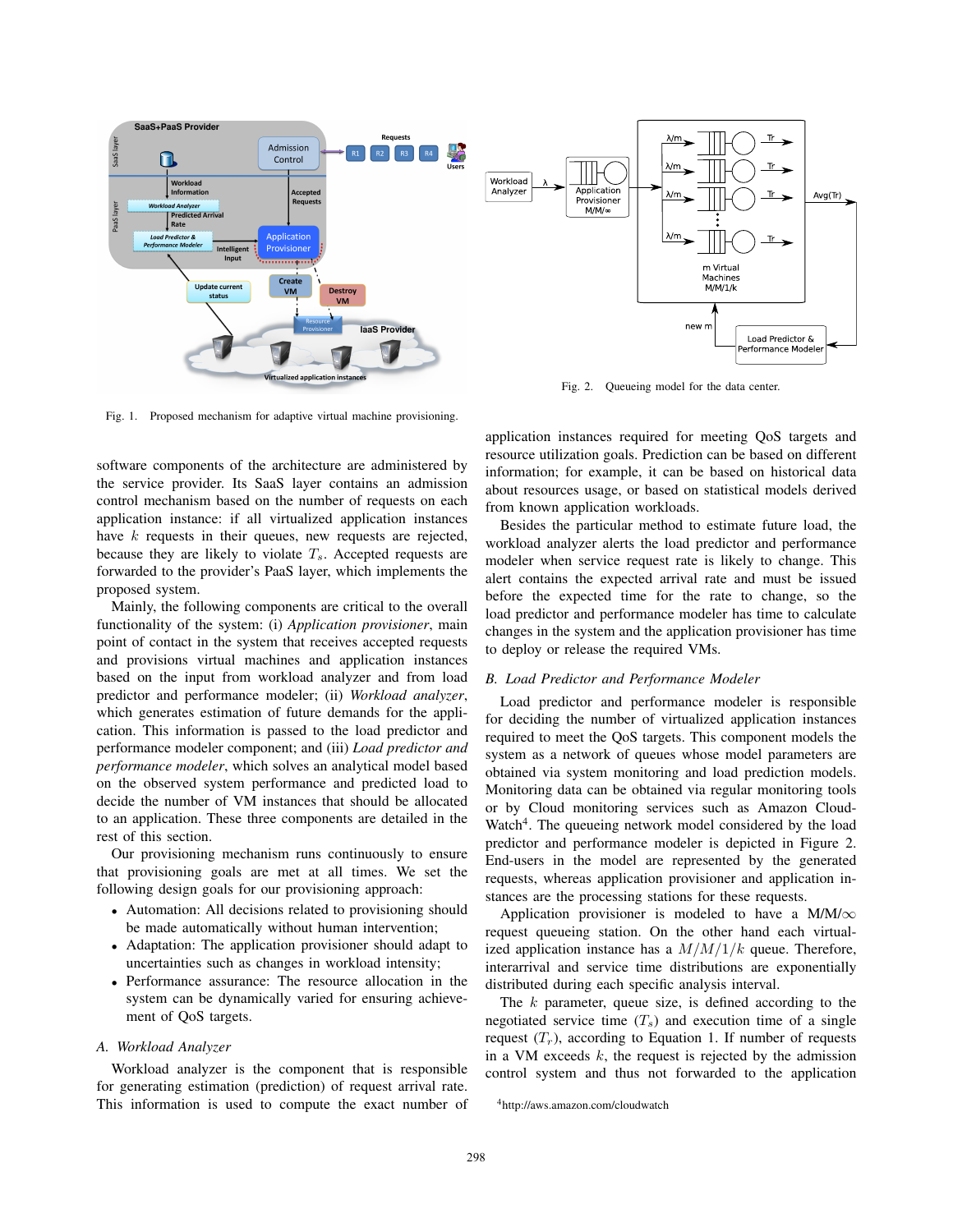provisioner. This guarantees that requests are either rejected or served in a time acceptable by clients.

$$
k = \lfloor \frac{T_s}{T_r} \rfloor \tag{1}
$$

*The proposed model is built only with information that is made available about the infrastructure*: because IaaS providers typically do not disclose information about specific hardware in use, as well as information about network connections and network topology in the data center, *load predictor and performance modeler cannot make assumptions about the low-level physical infrastructure*. Thus, these aspects are abstracted in the model.

Moreover, the proposed model assumes that application instances have the same hardware and software configuration, hence they deliver the same performance. It can be achieved in practice with proper configuration and management of VMs, either via a hypervisor such as Xen [8] or via higher level virtual environment managers such as OpenNebula [9] and VMware vSphere<sup>5</sup>. Virtual machines with different capacities might also be deployed in the system. In this case, the provisioner has to decide when to deploy VMs with different capacity, and this topic is subject of future research.

When workload analyzer updates the estimation of arrival rate, the load predictor and performance modeler checks whether current pool of virtualized application instances are sufficient to meet QoS. To make this verification, it first obtains current service times for each application instance, which is used along with the estimated arrival rate to predict the overall request response time, rejection rate, resource utilization, and maximum number of VMs. If response time or rejection is estimated to be below QoS, or if the utilization is predicted to be below a minimal utilization threshold, the number of VM instances serving applications is updated according to Algorithm 1.

To summarize, the system updates number of required virtualized application instances  $m$  depending on current QoS, current average request execution time, and resources utilization. Afterward, it models the system as a network of queues (see Figure 2) and calculates average  $T_r$  and  $Rej(G_s)$  for a given value of  $m$ . If QoS or utilization rate is not met,  $m$ is recalculated and the process is repeated. Moreover, load predictor and performance modeler keeps track of minimum and maximum values of  $m$  that were tested, in order to avoid the system to try a number of virtualized application instances that either has been tested before or whose value is known to be not sufficient based on previous tested values. It prevents loops in the process.

Computing time of Algorithm 1 is dominated by the execution of the repeat loop between lines 4 and 22: all the operations inside and outside the loop are computed in constant time. Number of iterations in the loop depends on finding the number of required virtualized application instances: maximum number of application instances possible is dependent on

|                                                                   | Algorithm 1: Adaptive VM provisioning.                           |  |  |  |  |
|-------------------------------------------------------------------|------------------------------------------------------------------|--|--|--|--|
|                                                                   | <b>Data:</b> QoS metrics: $T_s$ and $Rej(G_s)$                   |  |  |  |  |
|                                                                   | <b>Data:</b> $T_m$ : monitored average request execution time    |  |  |  |  |
| <b>Data:</b> $k$ : application instance queue size                |                                                                  |  |  |  |  |
| <b>Data:</b> $\lambda$ : expected arrival rate of requests        |                                                                  |  |  |  |  |
| <b>Data:</b> MaxVMs: maximum number of VMs allowed                |                                                                  |  |  |  |  |
| <b>Result:</b> $m$ : number of application instances able to meet |                                                                  |  |  |  |  |
|                                                                   | QoS                                                              |  |  |  |  |
|                                                                   | $1 \t m \leftarrow$ current number of application instances;     |  |  |  |  |
|                                                                   | $2 \text{ min} \leftarrow 1$ ;                                   |  |  |  |  |
|                                                                   | $3 \; max \leftarrow \text{MaxVMs};$                             |  |  |  |  |
| 4                                                                 | repeat                                                           |  |  |  |  |
| 5                                                                 | $oldm \leftarrow m$                                              |  |  |  |  |
| 6                                                                 | $\lambda_{s_i} \leftarrow \lambda/m;$                            |  |  |  |  |
| 7                                                                 | $Pr(S_k) \leftarrow$ expected rejection in a $M/M/1/k$ queue     |  |  |  |  |
|                                                                   | given $\lambda_{s_i}$ and $T_m$ ;                                |  |  |  |  |
| 8                                                                 | $T_q \leftarrow$ expected response time in a $M/M/1/k$ queue     |  |  |  |  |
|                                                                   | given $Pr(S_k)$ , $\lambda_{s_i}$ , and $T_m$ ;                  |  |  |  |  |
| 9                                                                 | <b>if</b> $Pr(S_k)$ and $T_q$ do not meet QoS <b>then</b>        |  |  |  |  |
| 10                                                                | $m \leftarrow m + m/2;$                                          |  |  |  |  |
| 11                                                                | $min \leftarrow m + 1$ ;                                         |  |  |  |  |
| 12                                                                | if $m > max$ then                                                |  |  |  |  |
| 13                                                                | $m \leftarrow max;$                                              |  |  |  |  |
| 14                                                                | end                                                              |  |  |  |  |
| 15                                                                | <b>else if</b> <i>utilization is below threshold</i> <b>then</b> |  |  |  |  |
| 16                                                                | $max \leftarrow m$ ;                                             |  |  |  |  |
| 17                                                                | $m \leftarrow min + (max - min)/2;$                              |  |  |  |  |
| 18                                                                | if $m \leq min$ then                                             |  |  |  |  |
| 19                                                                | $m \leftarrow oldm$ ;<br>end                                     |  |  |  |  |
| 20                                                                |                                                                  |  |  |  |  |
| 21                                                                | end                                                              |  |  |  |  |
| 22 until $\mathit{oldm} = m$ ;<br>23 return $m$ ;                 |                                                                  |  |  |  |  |
|                                                                   |                                                                  |  |  |  |  |
|                                                                   |                                                                  |  |  |  |  |

both policy applied by the application provider and its previous negotiation with IaaS provider, and minimum number of virtualized application instances is updated during execution: if a given number of virtualized application instances  $m$  is not enough to meet QoS, minimum number of virtualized application instances is set as  $m + 1$  and further search start from such a value. Space complexity of the algorithm is constant, because decision loop in the algorithm depends only on the maximum, minimum, and current number of virtualized application instances.

### *C. Application Provisioner*

Requests that are accepted by the admission control mechanism of the SaaS provider are subject to application provisioning. They are forwarded to a virtualized application instance, which is able to process the request, following a round-robin strategy. In cases where expected service or response time has lower variability, this strategy may be enough to ensure an even load balance among virtualized application instances at a low monitoring cost. If this is not the case, IaaS provider-

<sup>5</sup>http://www.vmware.com/products/vsphere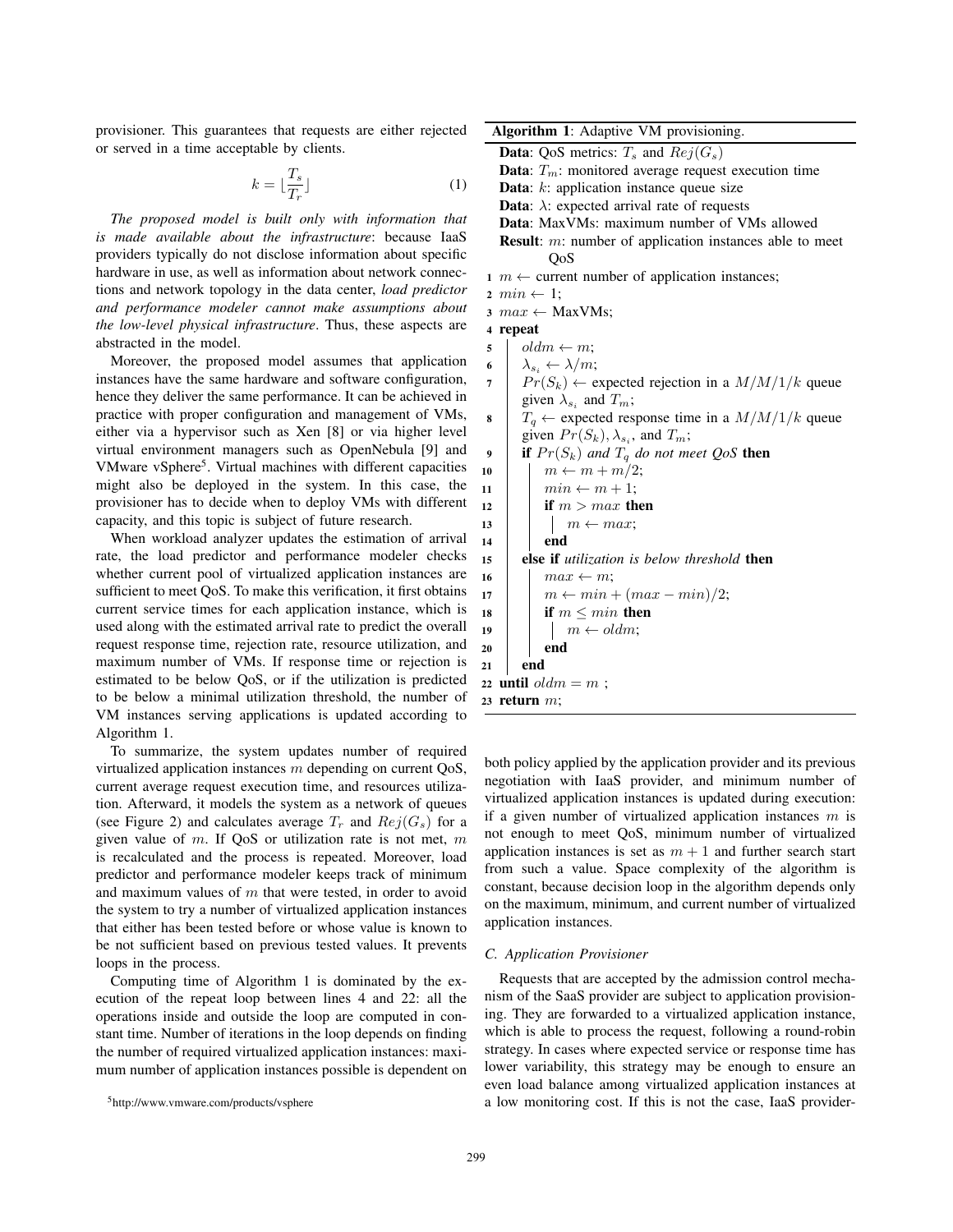supplied tools, such as Amazon Load-Balancer and GoGrid Controller may be used to help application provisioner keeping load among virtualized application instances balanced.

VM and application provisioning is performed by the application provisioner component based on the estimated number of application instances calculated by the load predictor and performance modeler: if utilization of data center resources is low, application provisioner is directed to destroy some application instances. In this case, the first virtualized application instances to be destroyed are the idle ones. If the number of idle virtualized application instances is smaller than the number of instances to be destroyed, the instances with smaller number of requests in progress are chosen to be destroyed. However, they are not immediately destroyed. Instead, they stop receiving further incoming requests and are destroyed only when running requests finish.

On the other hand, if the arrival rate is expected to increase or the QoS is not being met, application provisioner is directed to create more virtualized application instances. In this case, the application provisioner firstly looks for virtualized application instances selected to be destroyed but that still are processing applications and removes them from the list of instances to be destroyed until the number of required instances is reached. If the number of virtualized application instances created was found to be insufficient, new virtualized instance with the same characteristics (VM configuration) as the existing instances are requested to the data center's resource provisioner. Decision on which physical host receives the VM is made by the Cloud specific resource provisioner and is out of the scope of this paper.

Together, the three components of our adaptive Cloud provisioning mechanism—application provisioner, workload analyzer, and load predictor and performance modeler—are able to dynamically and proactively adapt number of virtual instances available to applications in such a way that service times and rejection rates are kept below a negotiated level at the same time resources are efficiently allocated to the service.

#### V. PERFORMANCE EVALUATION

In this section, we present the experiments aimed at evaluating the proposed adaptive Cloud provisioning mechanism. CloudSim [10] discrete-event Cloud simulation was used to model the Cloud environment. Next, we describe both the simulation set up and the workloads used for the evaluation.

### *A. Simulation Set Up*

The simulated model is composed of one Cloud data center containing 1000 hosts. Each host has two quad-core processors and 16GB of RAM. This data center hosts the application instances and the mechanism. Simulation model also contains one broker generating requests representing several users and modeled after two common usage scenario for Cloud services, which are detailed in the next section.

Virtual machines for the applications require one core and 2GB of RAM. Because resource provisioning is not the focus of this work, we assume a simple load-balance policy for

resource provisioning, where new VMs are created, if possible, in the host with fewer running virtualized application instances. Instances are assigned to an idle core from a physical host when they are created, so there is no time-sharing of CPUs between virtual machines.

Output metrics collected for each scenario are: average response time  $(T_r)$  of accepted requests; standard deviation of service times among all accepted requests; minimum and maximum number of virtualized application instances running in a single time; VM hours, which we define as the sum of the wall clock time of each instantiated application, from its creation to its destruction; number of requests whose response time violated QoS; percentage of requests rejected; and resources utilization rate, which we define as the rate between the sum of time actually spent by each virtualized application instance to process requests and the VM hours. Simulation of each scenario was repeated 10 times, and we report the average for each output metric.

Utilization of VM hours as a metric for VM utilization and cost allows us to provide a measurement for cost that is independent from pricing policies applied by specific IaaS Cloud vendors and thus makes the results more generally applicable.

# *B. Simulation Scenarios*

As stated before, two usage scenarios for Cloud services were modeled in our experiments. The first scenario consists of a web service workload, which is composed of a large number of requests requiring small processing capacity (such as retrieval of web pages or on-line business transactions) from the application instances. This scenario is referred to as *web* throughout this section. The second scenario considers an application type that deals with processing of computationally intensive requests. In this scenario, the workload is composed of fewer requests, but  $T_r$  is larger when compared to the web workload. This case represents utilization of Cloud-based IT resources for scientific applications such as image rendering and protein folding. This scenario is referred to as *scientific* throughout this section.

Because in these experiments both workloads are based on models, we apply a time-based prediction model for them. More powerful techniques such as Quadratic Response Surface Model (QRSM) [11] and Autoregressive Moving Average with Exogenous Inputs Model (ARMAX) [12] can deliver good prediction of real workloads and execution traces. Exploring such workloads and prediction techniques is part of our future work. However, we are able to show that even the simple estimation presented in this section is able to improve QoS and resources utilization compared to static provisioning policies.

The proposed provisioning strategy is compared to static mechanisms of Cloud provisioning, where a fixed number of instances is made available to execute the same workloads. It allowed us not only to have a base strategy to compare our provisioning mechanism with, but also to evaluate how effective is our strategy in decreasing utilization of Cloud resources. Number of virtualized application instances used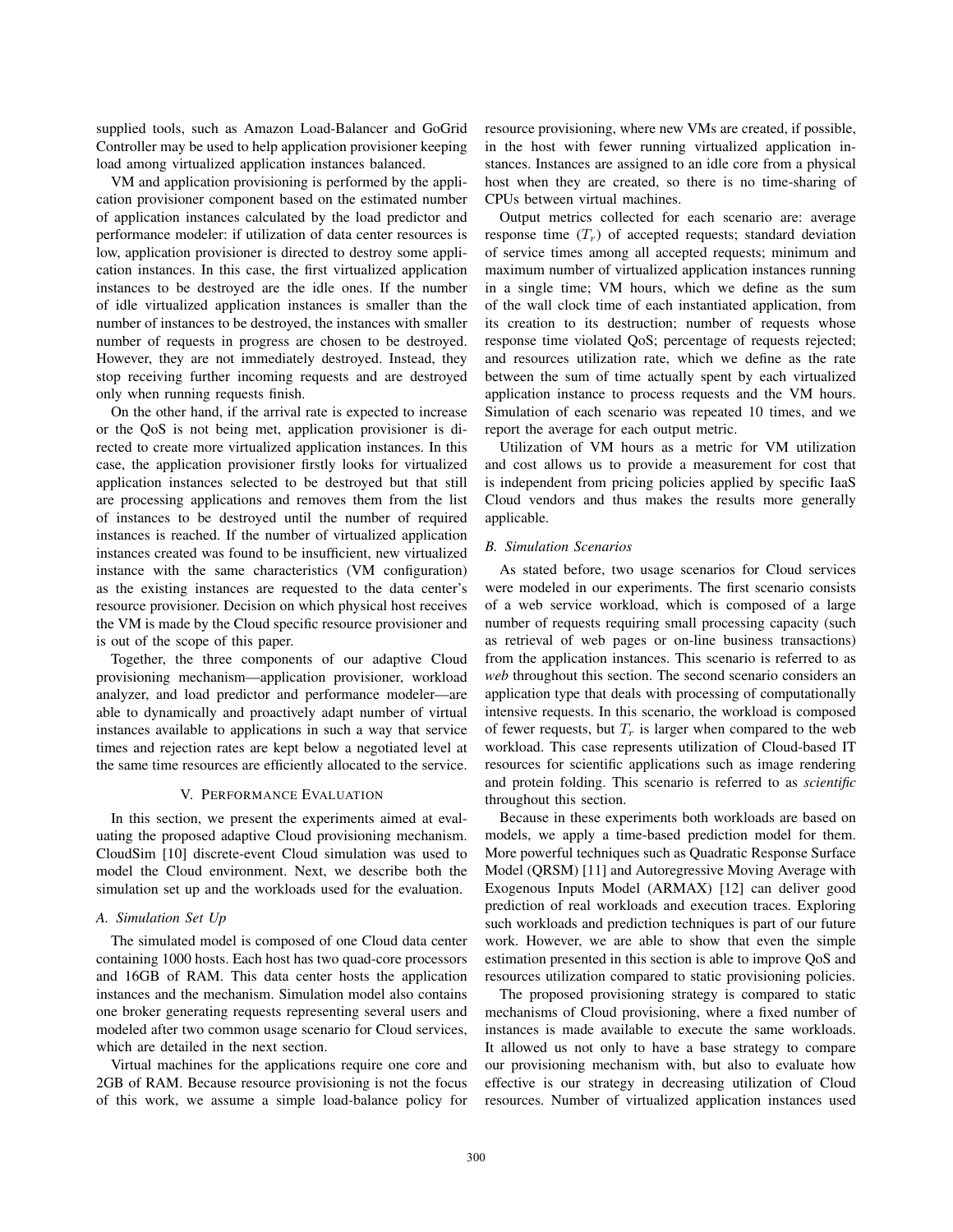TABLE II MINIMUM AND MAXIMUM NUMBER OF REQUESTS PER SECONDS ON EACH WEEK DAY IN THE WEB WORKLOAD.

|           | Requests per second |         |  |
|-----------|---------------------|---------|--|
| week dav  | maximum             | minimum |  |
| Sunday    | 900                 | 400     |  |
| Monday    | 1000                | 500     |  |
| Tuesday   | 1200                | 500     |  |
| Wednesday | 1200                | 500     |  |
| Thursday  | 1200                | 500     |  |
| Friday    | 1200                | 500     |  |
| Saturday  | 1000                | 500     |  |

in the static policy was determined after execution of our provisioning strategy, so we were able to determine the biggest and the smallest static data center for each scenario. For the web workload, simulations were run for data centers with 50, 75, 100, 125, and 150 virtualized application instances. For the scientific workload, data centers have 15, 30, 45, 60, and 75 instances. In all the cases, the same admission control from the adaptive provisioning is used, therefore requests are either served on time or rejected. Output collected is the same for both static provisioning policies and adaptive provisioning policy simulations.

Next, we detail the generation process of each workload.

*1)* Web Workload: In the web workload,  $G_s$  is modeled after a simplified version of the traces of access to English Wikipedia pages published by Urdaneta *et al.* [13]. Incoming request rate in this workload varies depending on the day of the week and the hour of the day. In our simplified version of the traces, there is a 12-hour difference between the peak (at noon) and the trough (at midnight) in number of arriving requests, and requests are received by the data center in intervals of 60 seconds. Minimum and maximum arrival rates for each week day are presented in Table II. The average number of requests  $r$  for a specific time of the day is computed according to Equation 2, and the standard deviation is 5% of such a value.

$$
r = R_{min} + (R_{max} - R_{min})sin(\frac{\pi t}{86400})
$$
 (2)

In Equation 2,  $R_{min}$  and  $R_{max}$  are respectively the minimum and maximum number of requests of the considered day of the week, given by Table II, and  $t$  is the time in seconds since the start of the current day. A day has 86400 seconds, and this is the denominator in the fraction in Equation 2.

Figure 3 presents the average number of requests received by the service provider during one week simulations generated according to the method described in this section.

Workload analyzer predicts requests arrival rate for the web workload by dividing each day into six periods. The six periods considered are 11:30 a.m. to 12:30 p.m. (peak activity in terms of requests arrival), 12:30 p.m. to 4 p.m. and 4 p.m. to 8 p.m. (decreasing activity), 8 p.m. to 2 a.m. (lowest activity period), and 2 a.m. to 7 a.m., and 7 a.m. to 11:30 a.m. (increasing activity).

Each request requires 100 ms to be processed in an idle server. To insert heterogeneity in the request processing time, we added a uniformly-generated value between 0% and 10%



Fig. 3. Average number of requests received by the data center in the web workload



Fig. 4. Average number of requests received by the data center in the scientific workload.

to the processing time for each request. Maximum response time was set to 250 ms and maximum rejection was set to 0%, i.e., the system is required to serve all requests. Minimum utilization of resources was set to 80%. Simulation of this scenario consists in one week of requests being submitted to the data center, starting at Monday 12 a.m.

*2) Scientific workload:* The scientific workload consists of submission of requests for execution of computationally intensive tasks in a service provider. Arrival of requests is modeled based on the workload for Bag-of-Tasks (BoT) grid applications defined by Iosup *et al.* [14]. According to this workload model, interarrival time of a BoT job in peak time (between 8 a.m. and 5 p.m.), and number of requests received in a 30 minutes period in off-peak time follow Weibull distributions with parameters (4.25, 7.86) and (1.79, 24.16), respectively. In the latter case, we assume that jobs arrive in equal intervals inside the 30 minutes period. Because in the BoT model a request may represent more than one task to be executed, we multiplied the number of arriving requests in a given time by the BoT size class, which is defined in the model as a Weibull distribution with parameters (1.76, 2.11). Figure 4 presents the average number of requests received by the service provider on each second during one day simulations.

Workload analyzer predicts arrival rate for this scenario as follows. For the peak time, the mode of the interarrival time (7.379 seconds) is used to estimate arrival rate, whereas the mode for the size class (which results in 1.309 tasks per BoT job) is used to estimate number of requests on each interarrival. Because these parameters are based on Weibull distributions, the system is subject to high variability in both interarrival interval and number of tasks. High task arrival rates may lead to service rejections. To compensate it, estimated number of tasks is increased by 20%, and this value is used to estimate arrival rate. During off-peak time, arrival rate is estimated based on the mode of the daily cycle, as defined by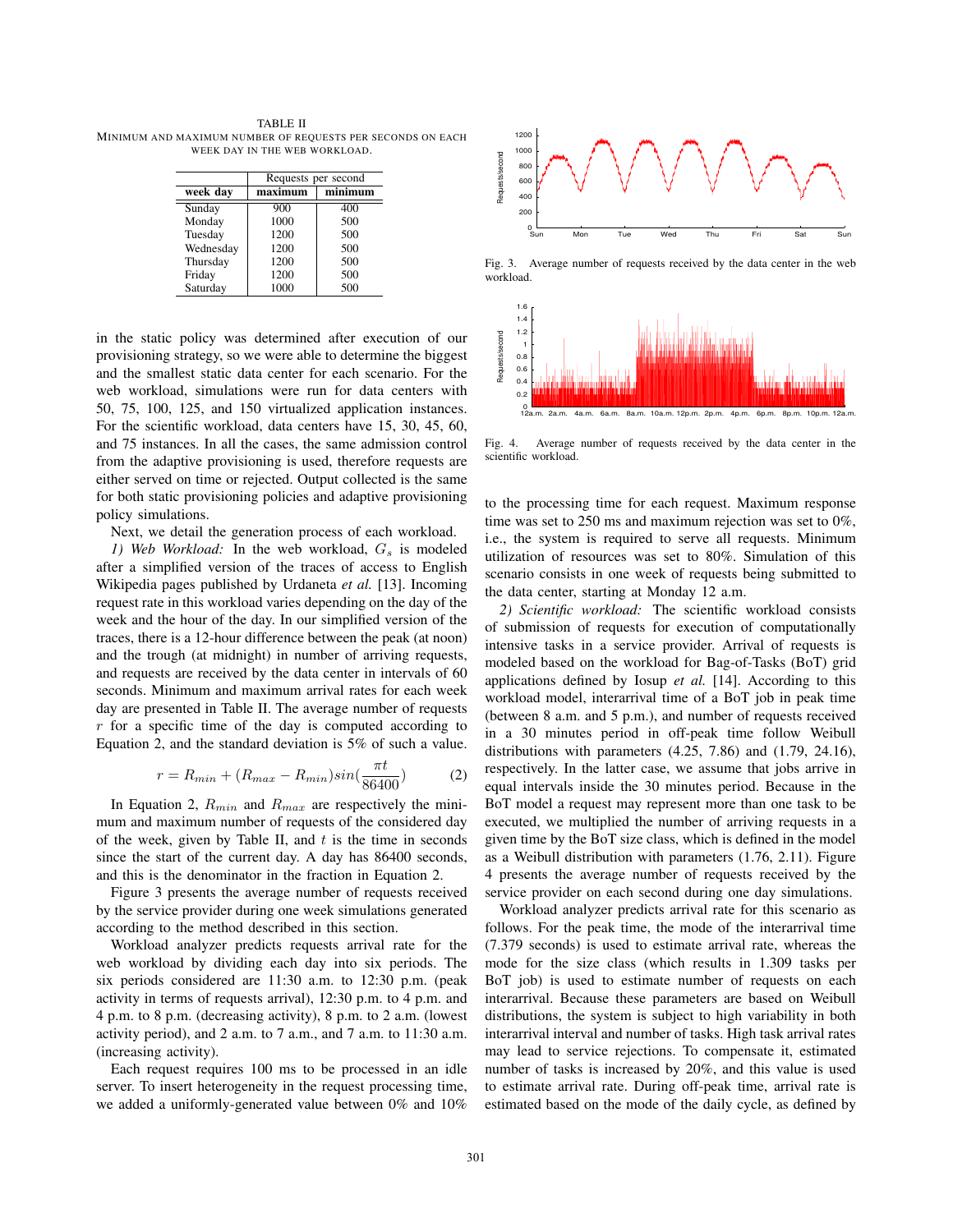the workload (15.298 requests per 30 minutes interval). This value is multiplied by a factor of 2.6 so eventual arrival rates that are bigger than the estimated do not compromise QoS.

In this workload, each request requires 300 seconds to be processed in an instance. Similarly to the method applied for the web workload, we added variability in the request processing time by increasing the processing time for each request by a uniformly-generated value between 0% and 10%. Maximum acceptable response time is 700 s and maximum rejection is 0%. Minimum utilization of resources is 80%. Because the scientific workload presents a daily behavior, in opposite to the web workload that presents a weekly behavior, simulation of the scientific scenario consists in one day of requests, starting at 12 a.m. and generated according to the workload described in this section.

#### *C. Results*

Next, experimental results are presented. In figures 5 and 6, our proposed mechanism is labeled as *Adaptive*, whereas static provisioning policies are labeled as *Static-\**, where \* represents the number of VMs in the specific scenario.

*1) Web Workload:* Figure 5 shows the results of the experiment for the web workload. In average, each simulation of the scenario generated 500.12 million requests in the oneweek simulation time. Our adaptive provisioning mechanism avoided rejection of requests by dynamically increasing number of virtualized application instances in peak times and reducing it in off-peak times. Number of virtualized application instances active in the data center varied between 55 and 153 (278.2%) with our policy, and rejection rate was insignificant. Number of instances created by our policy in peak time (153) is bigger than the actually required, as a static data center with 150 VMs also avoids rejections in peak time. Number of virtualized application instances created can be decreased by allowing some requests to be rejected.

The number of hours of VMs required by our policy for one-week execution is equivalent to keeping 111 virtualized application instances active 24/7, even though this number of instances would not be able to cope with peak demand: with 125 statically allocated application instances to a data center, there are still 2% of rejections.

If the system were statically provisioned and able to cope with the peak demand, as provisioned by our mechanism, it would require approximately 150 instances 24/7, but in this case total utilization of resources would be below 60%. Therefore, our proposed system meets QoS and reduces host VM utilization in 26% (in terms of number of hours) at the same time that it completely avoids rejection of requests. Moreover, the system was also able to keep utilization rate of resources above the negotiated 80%.

Another interesting trend that Figure 5(b) shows is that even data centers with high rejection rates may have low utilization of resources. This is because the number of deployed application instances is more than enough to handle off-peak traffic, therefore there are idle resources in some periods of the day, but these resources are not enough to serve peak time demand.

*2) Scientific Workload:* Figure 6 shows the results of the experiment for the scientific workload. In average, each simulation of the scenario generated 8286 requests in one-day simulation time. In line with the web experiment, our mechanism could meet negotiated QoS of requests by dynamically increasing number of application instances in peak times and reducing it in off-peak times. Number of application instances active in the data center varied from 13 VMs in the off-peak time to 80 in peak time.

The number of hours of VMs required for one-day execution with our policy is equivalent of keeping 40 virtualized application instances active 24 hours. However, in this case number of instances is not enough in peak time, as observed for the case of 45 machines statically allocated, which has a rejection rate of 31.7%. If the system were statically provisioned and able to cope with the peak demand, it would require 75 instances available 24 hours with total data center utilization of only 42%. Therefore, in the scientific scenario our proposed system reduces VM utilization (in terms of number of hours) in 46% at the same time that it completely avoids rejection of requests and keeps service time in negotiated levels.

As Figure 6 shows, utilization of the data center with the use of our adaptive policy was slightly below the required level (78% rather than 80%). Moreover, number of requests in peak time was also over estimated, as in the previous experiment. Both effects in this workload were caused by the prediction policy adopted by load predictor and performance modeler, which deliberately over estimates arrival rate (by the use of factors, as explained in Section V-B2) to compensate for sudden increase in number of requests caused by the probability distribution that represents the workload. As in the previous case, this can be avoided if some rejection of requests is allowed in the system.

#### VI. RELATED WORK

Quiroz *et al.* [3] propose a mechanism for dynamic VM provisioning in IaaS data centers based on clustering. In such a work, it is necessary not only to determine the number of virtualized application instances but also their types. In our approach, type of instance is not part of the problem, thus deployed instances can always be used to serve requests.

Zhu and Agrawal [15] propose a dynamic mechanism for VM provisioning based on control theory considering user budget. However, such an approach considers reconfiguration of available virtual instances (increase or decrease their capacity) and not increasing/decreasing number of instances for a customer, conversely to our approach that applies the latter approach for VM provisioning.

Bi *et al.* [16] propose a model for provisioning multitier applications in Cloud data centers based on queueing networks. However, such a model does not perform recalculation of number of required VMs based on expected load and monitored performance as does our approach.

Chieu *et al.* [17] propose a reactive algorithm for dynamic VM provisioning of PaaS and SaaS applications, whereas our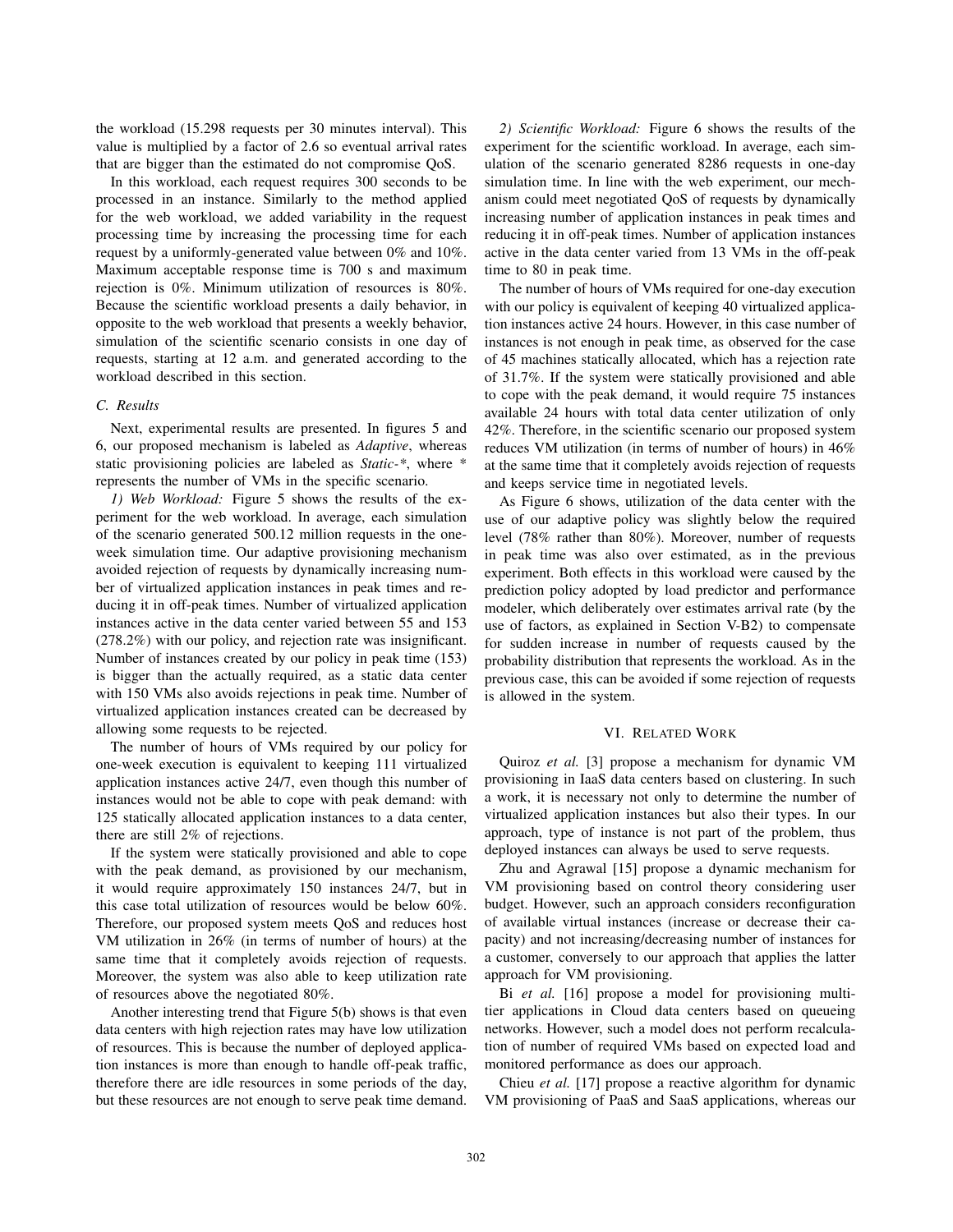





Fig. 5. Results for the Wikipedia workload (web) scenario (a) number of virtualized application instances (b) data center utilization and requests rejection rates (c) VM hours (d) average response time and standard deviation. Admission control mechanism in place in all scenarios successfully prevented QoS violations.



Fig. 6. Results for the Grid Workload Archive's BoT workload model (scientific) scenario (a) number of virtualized application instances (b) data center utilization and requests rejection rates (c) VM hours (d) average response time and standard deviation. Admission control mechanism in place in all scenarios successfully prevented QoS violations.